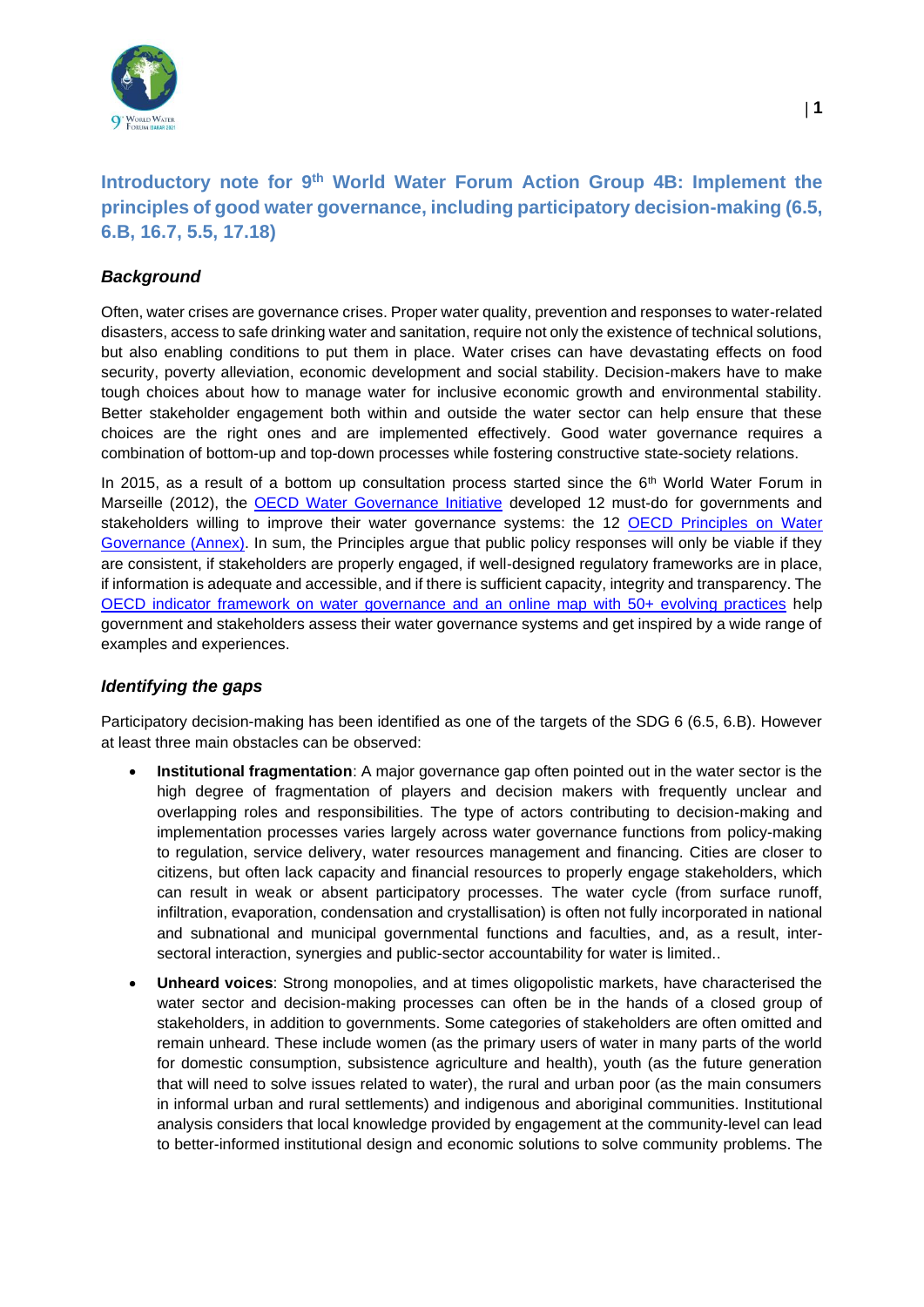provision of water and sanitation services without including youth and women will consolidate the unequal balance of power and in decision-making processes. In many cases, intergenerational interaction is needed to preserve traditional knowledge related to water use and conservation. It is important that communities engage in water conservation and protection, as well as in land management that protects water sources.

• **Measuring the impact of good governance principles.** Water governance is a means to an end, contributing to better water quality, quantity and disaster management. Understanding the impacts of governance is key to improve policies and achieve goals, including the SDG6 on water. From a methodological point of view, one of the issues consists in showing the causal link between input (policies) and outputs in terms of quality, quantity and risk management. The OECD Water Governance Programme has started a work to taking stock of the measurement frameworks on water governance impacts. Ultimately, water governance is "good" if it can help to solve key water challenges. It is "bad" if it generates undue transaction costs and does not respond to place-based needs. This is why water governance is a means to an end rather than an end in itself.

# *Proposals for Actions*

The main objective of the Action Group is the promotion of the implementation of good water governance principles, including participatory decision-making. In continuation with the work that started with the previous forum in Brasilia, the Action Group will work to consolidate what good governance is and how it can be implemented, in light of the global developments that have occurred between then and the Dakar Forum. It will also work towards the dissemination of the results of this work. The actions will contribute to these aims by promoting greater participatory engagement from stakeholders in the proposed actions and championing inclusivity and diversity.

In order to bridge the above identified gaps, three actions are proposed by the Action Group 4.b:

## • **Develop evidence on the impact of good governance on people's well-being and water resources and services management.**

This activity aims to analyse how the impacts of different dimensions of governance can be measured against the OECD Water Governance Principles in order to improve policies and achieve goals, including the SDG6 on water. The objective is to understand the extent to which good governance (as a means) contributes to good outcomes for people (as an end) in terms of access to quality water services, water quality, quantity, water security, etc. By governance, we mean the building blocks of the OECD principles on water governance.

#### **Steps and tasks**:

- o Carrying out a literature review on the impacts of water governance on water management (OECD lead)
- $\circ$  Learning from the experience of identified countries/ river basin organisations, water experts, regulators in measuring how decisions taken on a range of water governance dimensions impact water management (e.g. water quality, quantity), as well as environment, health and economy.
- $\circ$  Benchmarking of good governance to measure the impact/ success/ rate of a country based on the challenge of benchmarking/ supported by the youth

#### **Expected outputs:**

White paper on measuring impacts of water governance

#### **Ways forward beyond the forum:**

**2**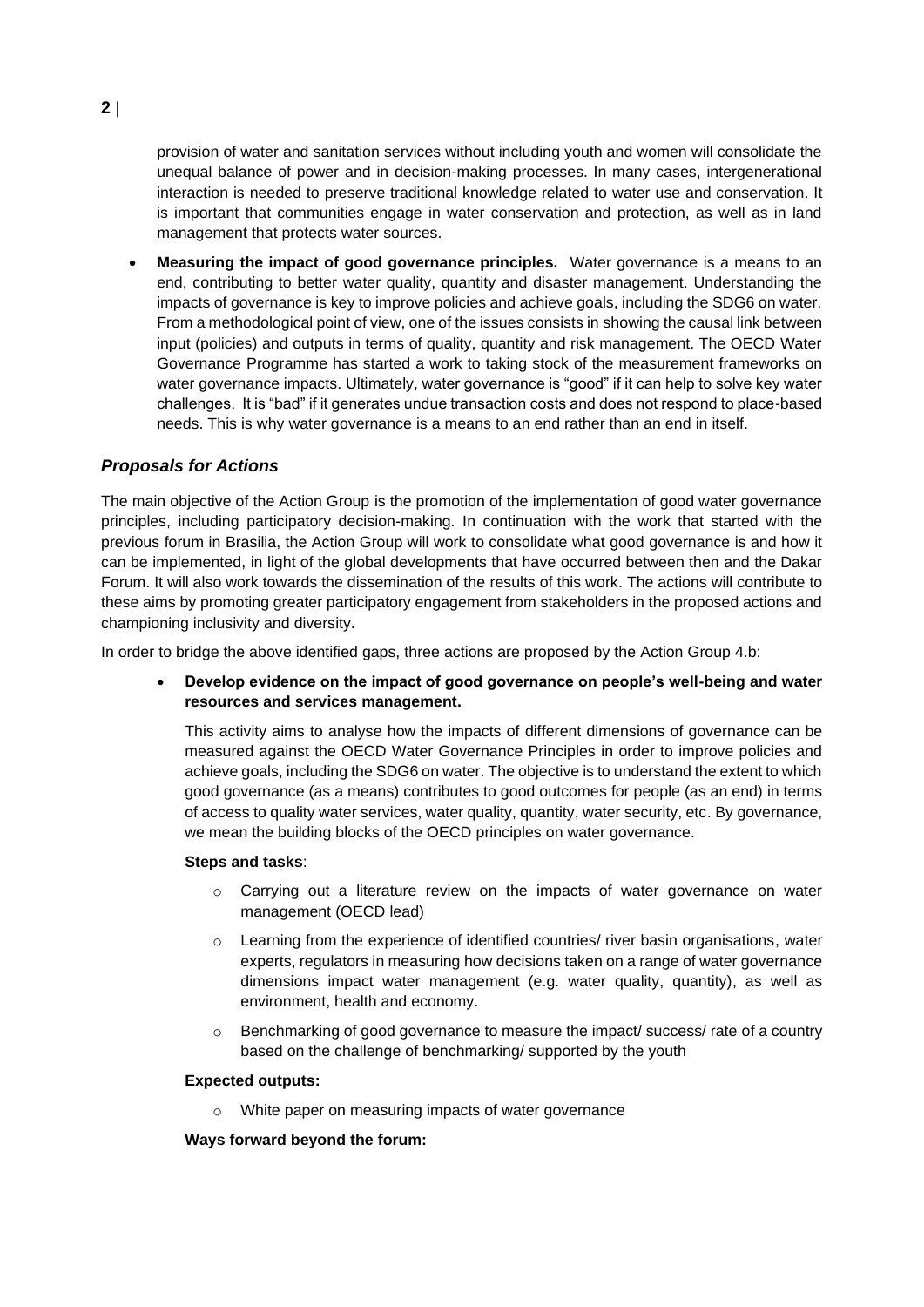

- $\circ$  Water Governance Outlook report, including evaluation and lessons learnt at global level
- **Involve local authorities to improve multi-level water governance. This can take the form of engagement platforms with Mayors, city managers, river basin organisations or other local constituencies. It is proposed, amongst others, to set up a Roundtable of Mayors on Water Security in Africa to be launched in Dakar**.

Engaging local authorities on water governance can help: upgrade skills with regard to the water and sanitation sector, especially at technical level, make sure the decision making process is participative, including women, young people and the poorest, and transparent and that the legal system of each country provides for prompt and effective procedures and bodies for monitoring and control, to guarantee access and right to water and sanitation. Mayor, in particular can help raise the profile of water in the local and regional policy making, secure the political leadership to make water security a priority, enhance a holistically local planning and economic development vision based on water quality and quantity, ensure urban development is consistent with natural resources challenges.

Since the 9<sup>th</sup> World Water Forum is hosted in Africa, a regional Roundtable of Mayors from African cities could contribute to support the role of cities in enhancing water security and providing better access to water and sanitation, within a multilevel approach. Coping with water security at local level is extremely important due to the proximity of cities to available water resources, and their competencies in management and distribution, as well as their acute vulnerability to water risks. A successful recipe for better water governance in cities is based on effective coordination between policies, people and places, in order to foster complementarities across sectors, improve inclusive decision-making and foster cooperation. The Roundtable would aim to foster a dialogue across mayors, local executives, leaders of rural communities and basin organisations, as well as representatives from regional councils, or other equivalent bodies, according to territorial organisation.

## **Steps and tasks**:

- $\circ$  Mobilisation of local authorities in Africa, responsible for the implementation of water policies.
- o Identification of thematic items for dialogue, based on the results of the OECD report on Water Security in African Cities and focusing, for example, on issues related to managing water at the appropriate scale within basin systems, addressing policy fragmentation, fostering coordination and coherence across scales and sectors, allocating sufficient financial resources, ensuring sound regulatory frameworks and mainstreaming integrity and transparency in the water sector, and if and how these governance goals are achieved through participatory decision-making and stakeholder engagement.
- o Identification of basin associations or basins management actors, rural communities, regional councils, according to the organisation of each country whose activities are linked to municipal water management.

#### **Expected outputs:**

- o Roundtable of Mayors from African cities
- **Engage with unheard voices in water decision-making processes, such as women, indigenous communities and youth, to explore how to make them contribute to the decision-making.** It will be done through a series of t**estimonials of voices on water**. Often various categories of stakeholders remain unheard when it comes to policy making. Instead,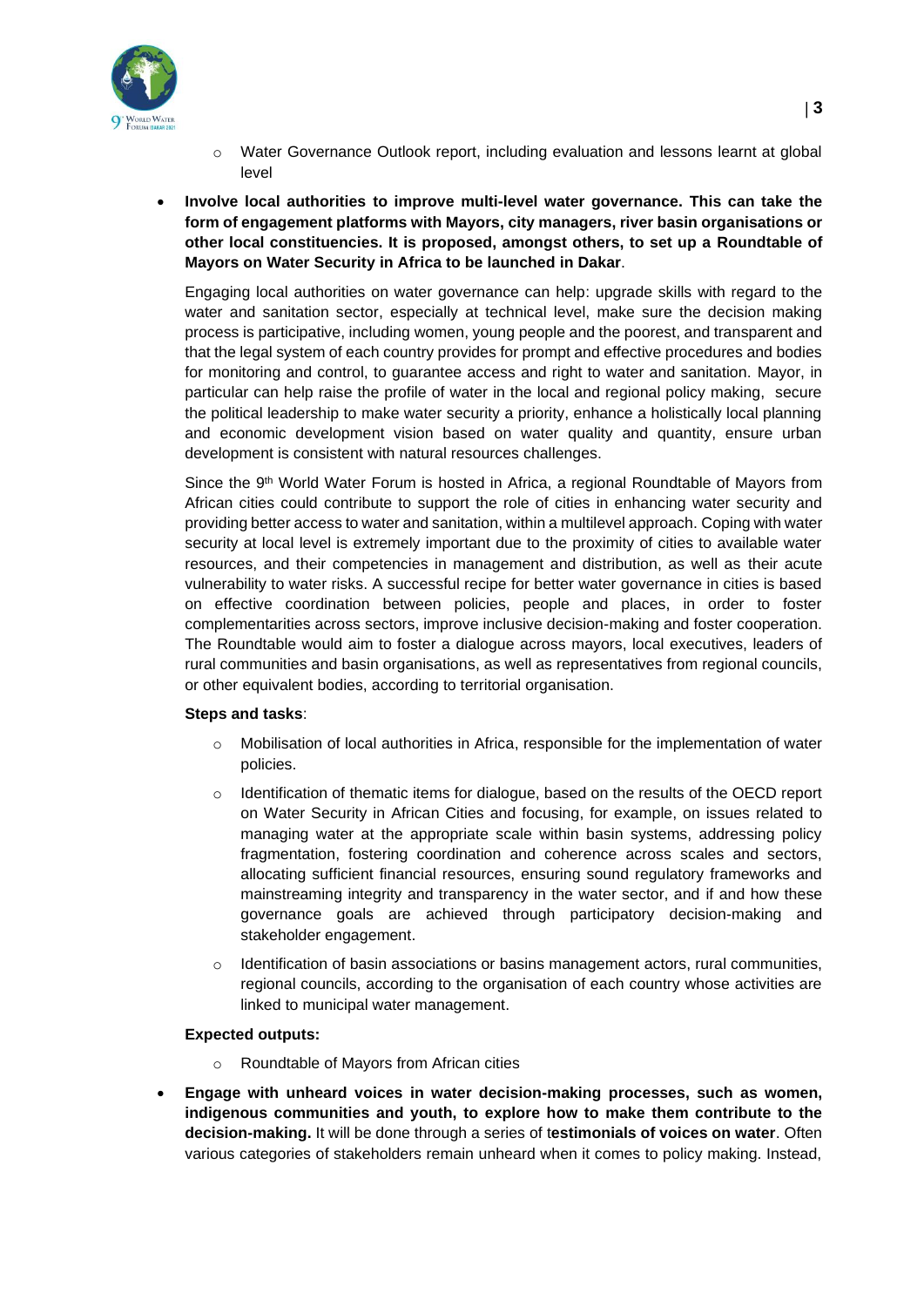according to cultural and social circumstances, which vary across countries and regions, they can contribute to effective decision-making and implementation. Understanding these factors is key to enable adaptability of effective, efficient and inclusive water governance. The testimonials will showcase women, indigenous communities and youth organisations, with a particular focus on connecting school-age youth parliamentarians to decision-making processes.

## **Steps and tasks**:

- $\circ$  Involvement of grassroots NGO's who have built and established relationships with targeted stakeholder groups as intermediaries in order to gather true testimony of "unheard voices".
- o Identification of youths, women and/or indigenous communities who are innovating in water management and not involved in decision-making.
- o Preparation of a dedicated session in the "fish bowl meeting" form, to ensure that everyone in the room has the same right to speak and is considered at the same rank. The session could be considered as the culminating point of a wide process of talks before and during the forum.
- $\circ$  Implementation of a dedicated social media campaign, if financial resources are available.

## **Expected outputs**:

o Collection of testimonies, through videos, articles and pictures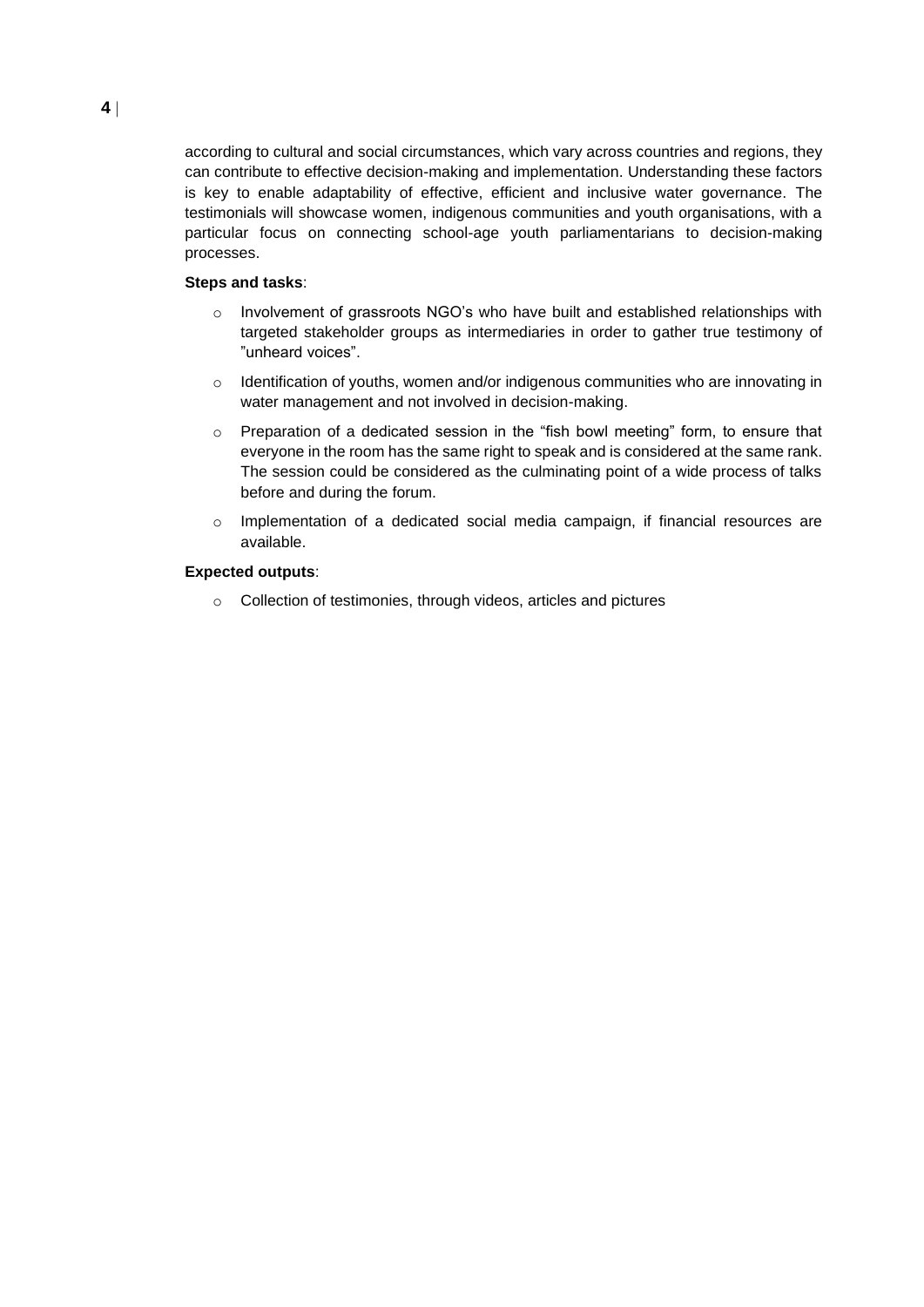

# **Annex A. The OECD Principles on Water Governance and their implementation strategy**

# *The OECD Principles on Water Governance*

The OECD Principles on Water Governance intend to contribute to tangible and outcome-oriented public policies, based on three mutually reinforcing and complementary dimensions of water governance (Figure 1):

- *Effectiveness* relates to the contribution of governance to define clear sustainable water policy goals and targets at all levels of government, to implement those policy goals, and to meet expected targets.
- *Efficiency* relates to the contribution of governance to maximise the benefits of sustainable water management and welfare at the least cost to society.
- *Trust and Engagement* relate to the contribution of governance to building public confidence and ensuring inclusiveness of stakeholders through democratic legitimacy and fairness for society at large.

The Principles recognise that governance is contextual. They acknowledge that water policies need to be adapted to different water resources situations and places, and that responses should adapt to changing circumstances. The Principles establish that coping with current and future challenges requires robust public policies, targeting measurable objectives according to predetermined time schedules at the appropriate scale, relying on a clear assignment of duties across the authorities responsible, and performing regular monitoring and evaluation. They assert that governance can greatly contribute to the design and implementation of such policies, with the responsibility shared by different levels of government and by civil society, business and a broad range of stakeholders, as well as policy makers.

The OECD Principles on Water Governance provide a framework for understanding water governance systems, determining whether they are performing optimally, and helping to adjust them where necessary. They can catalyse efforts for making good practices more visible, learning from international experience, and putting reform processes in motion at all levels of government, to facilitate change when and where needed. They can also help avoid traps and pitfalls, learning from international experience.



## **Figure 1. Overview of OECD Principles on Water Governance**

Source: OECD Principles on Water Governance, OECD, 2015. [https://www.oecd.org/cfe/regional-policy/OECD-Principles-on-Water-](https://www.oecd.org/cfe/regional-policy/OECD-Principles-on-Water-Governance.pdf)[Governance.pdf](https://www.oecd.org/cfe/regional-policy/OECD-Principles-on-Water-Governance.pdf)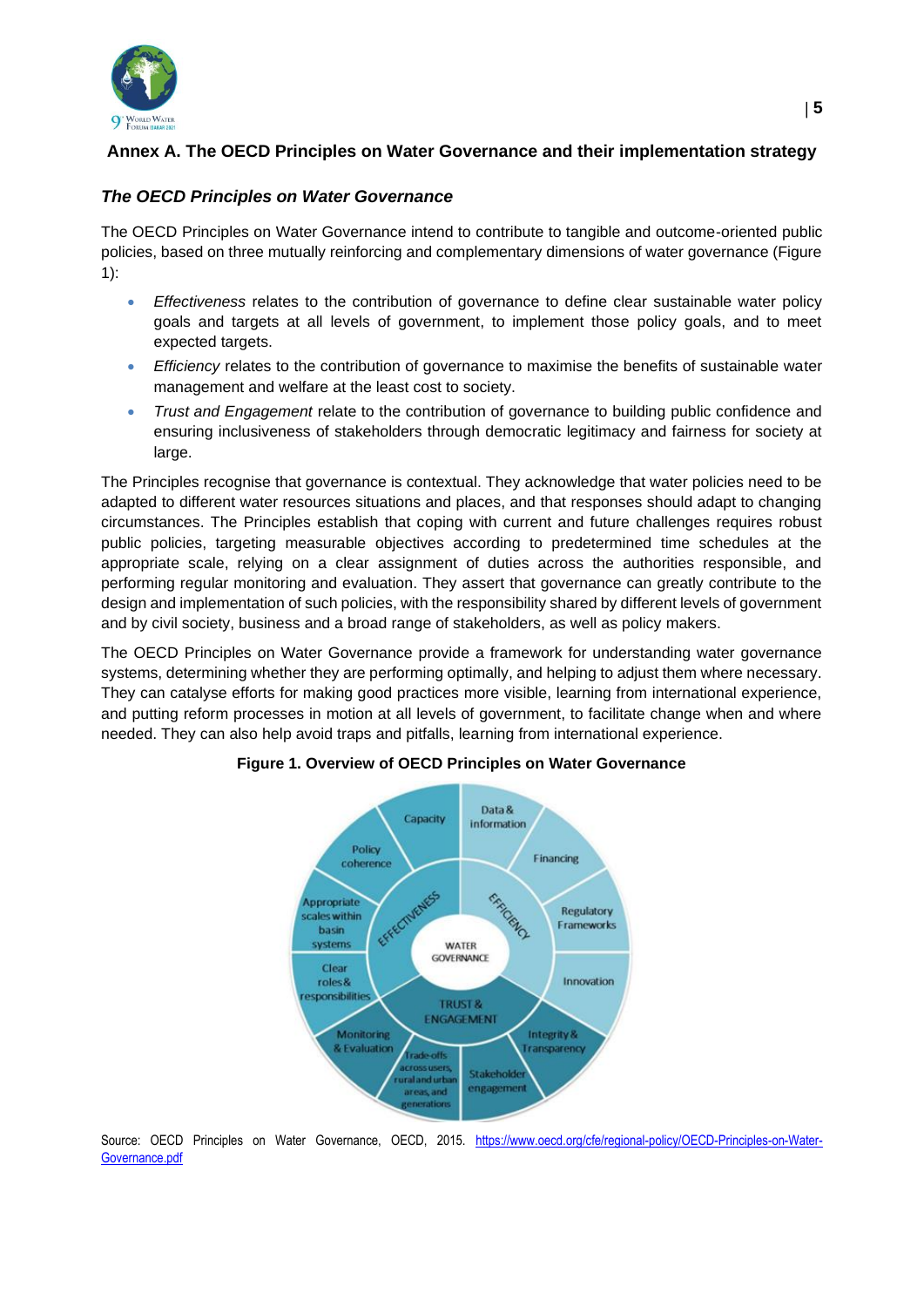The twelve Principles are the following:

- **Principle 1.** Clearly allocate and distinguish roles and responsibilities for water policy making, policy implementation, operational management and regulation, and foster co-ordination across these responsible authorities.
- **Principle 2.** Manage water at the appropriate scale(s) within integrated basin governance systems to reflect local conditions, and foster co-ordination between the different scales.
- **Principle 3.** Encourage policy coherence through effective cross-sectoral co-ordination, especially between policies for water and the environment, health, energy, agriculture, industry, spatial planning and land use.
- **Principle 4.** Adapt the level of capacity of responsible authorities to the complexity of water challenges to be met, and to the set of competencies required to carry out their duties.
- **Principle 5.** Produce, update and share timely, consistent, comparable and policy-relevant water and water-related data and information, and use it to guide, assess and improve water policy.
- **Principle 6.** Ensure that governance arrangements help mobilise water finance and allocate financial resources in an efficient, transparent and timely manner.
- **Principle 7.** Ensure that sound water management regulatory frameworks are effectively implemented and enforced in pursuit of the public interest.
- **Principle 8.** Promote the adoption and implementation of innovative water governance practices across responsible authorities, levels of government and relevant stakeholders.
- **Principle 9.** Mainstream integrity and transparency practices across water policies, water institutions and water governance frameworks for greater accountability and trust in decision making.
- **Principle 10.** Promote stakeholder engagement for informed and outcome-oriented contributions to water policy design and implementation.
- **Principle 11.** Encourage water governance frameworks that help manage trade-offs across water users, rural and urban areas, and generations.
- **Principle 12.** Promote regular monitoring and evaluation of water policy and governance where appropriate, share the results with the public and make adjustments when needed.

# *Implementation Strategy<sup>1</sup>*

In 2015, the OECD Principles on Water Governance emphasised that policy responses to water challenges will only be viable if they are coherent and integrated; if stakeholders are properly engaged; if well-designed regulatory frameworks are in place; if there is adequate and accessible information; and if there is sufficient capacity, integrity and transparency. While framing the key conditions for effective, efficient and inclusive water policies, the Principles provide a tool for dialogue to understand whether water governance systems are performing optimally and where change, reforms or actions are needed.

In 2018, the OECD developed a set of tools to support interested countries in self-assessing and improving the performance of their water governance system and to stimulate collective learning and peer support among governments and stakeholders around the world. These tools are the Indicator Framework and the evolving water governance practices.

**6**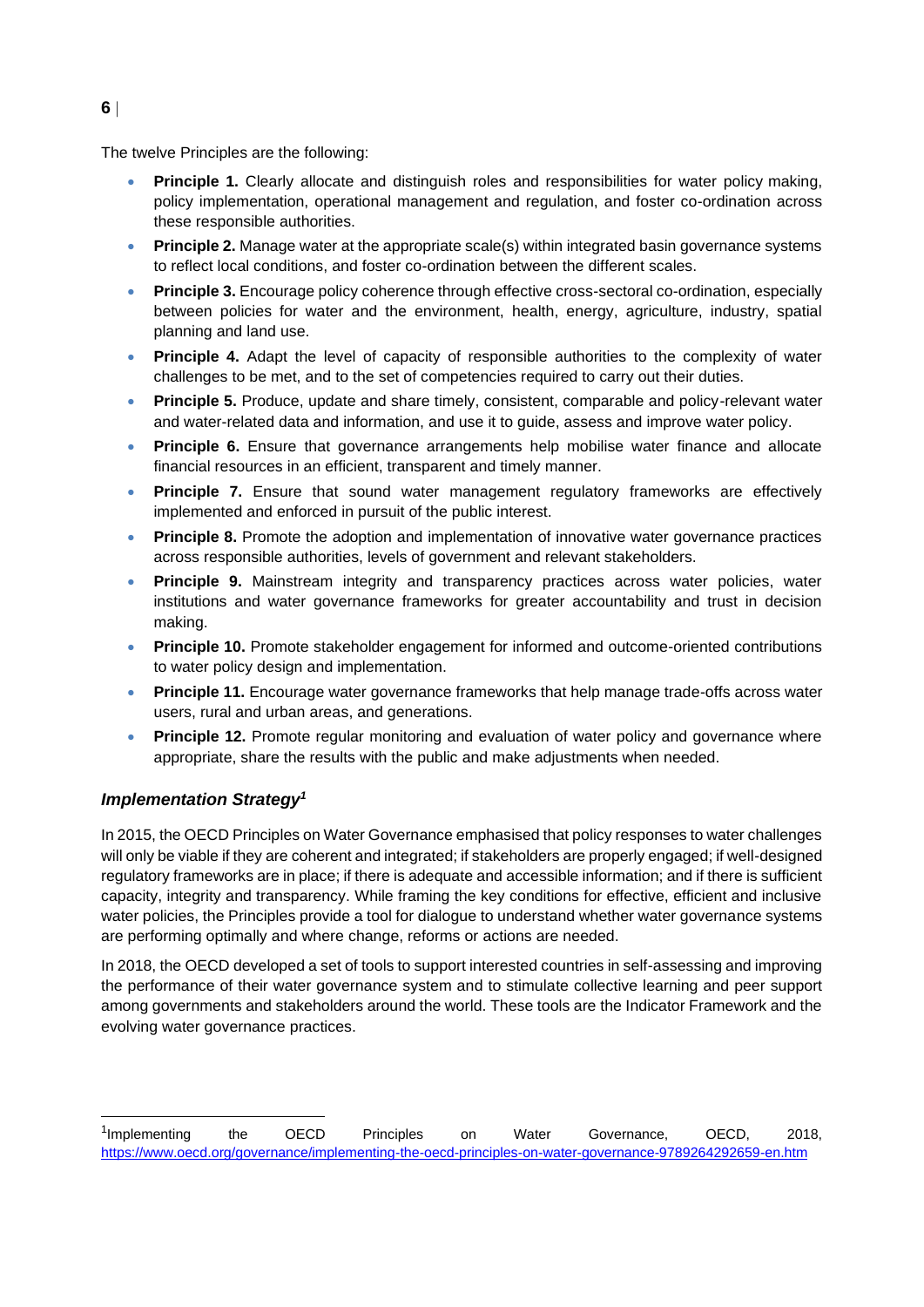

# *Indicator Framework*

The Water Governance Indicator Framework is conceived as a voluntary self-assessment tool to assess the state of play of water governance policy frameworks (what), institutions (who) and instruments (how), and their needed improvements over time. It is intended to be applicable across governance scales (local, basin, national, etc.) and water functions (water resources management, water services provisioning and water disaster risk reduction). It is grounded on a sound bottom-up and multi-stakeholder approach rather than a reporting, monitoring or benchmarking perspective, since governance responses to common water challenges are highly contextual and place-based.

# *Evolving water governance practices*

The evolving water governance practices are meant to help policy makers, practitioners and other stakeholders learn from each other and identify pitfalls to avoid when designing and implementing water policies. As such, they are a vehicle for peer-to-peer dialogue and learning. Collected amongst members of the Water Governance Initiative and the Global Coalition for Good Water Governance, the 54 practices were analysed at face value to showcase how water governance works in practice across geographical context, scales (international, national, regional, basin, local), time frames (from less than a year to more than ten years), actors involved and water functions. Three critical elements are common to the success of all these practices: stakeholder engagement, financing and political will. The practices show that improved water governance generates positive welfare effects on social and environmental well-being and sustained economic growth.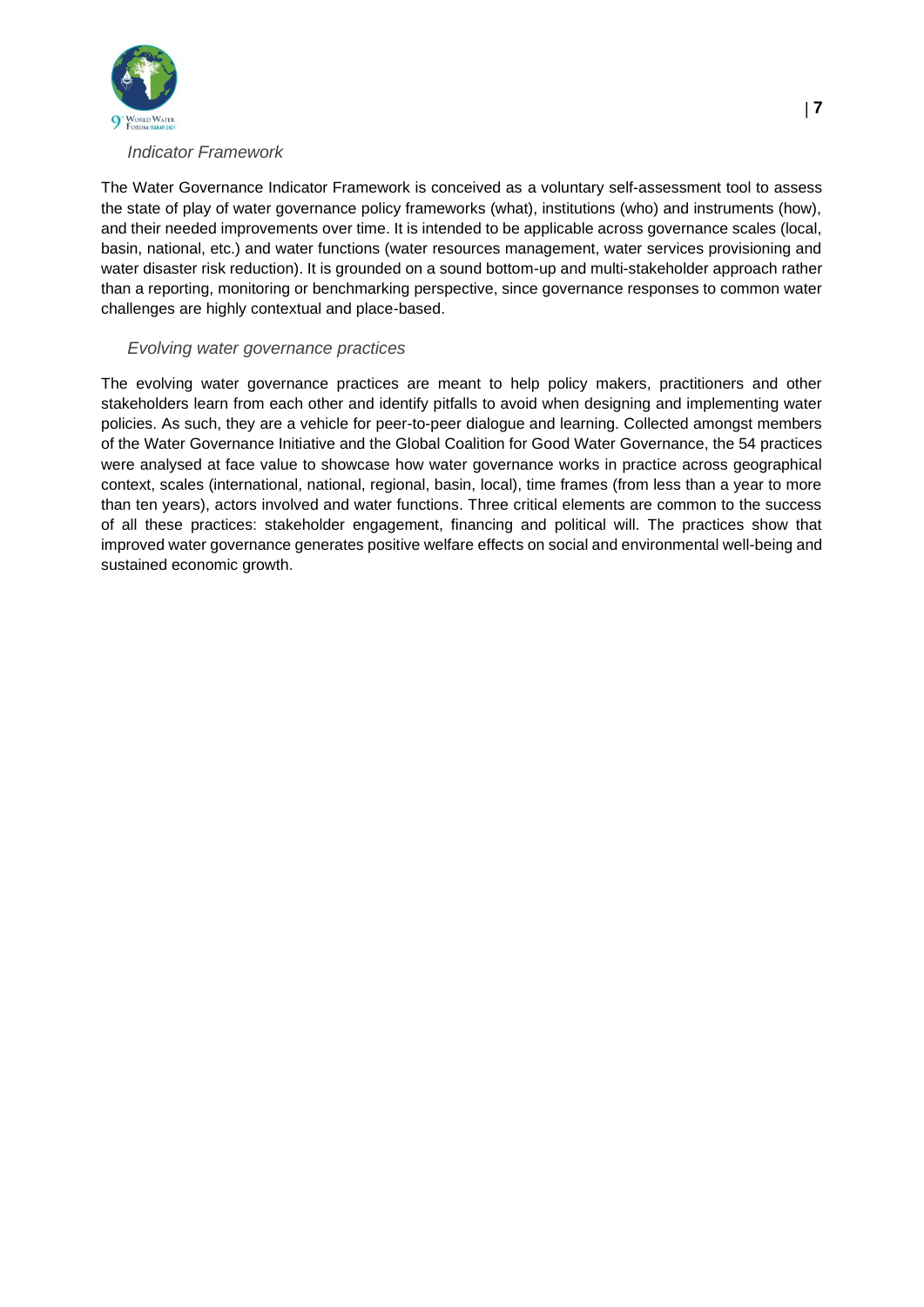# **Annex B: Summary of Proposed Actions**

# **ACTION 1: Develop evidence on the impact of good governance on people's well-being and water resources and services management**

Overall Objective: Measuring the impact of good governance principles on water management efficiency

Overall purpose and expected results: Understand how the impacts of governance are measured, in order to improve policies and achieve goals, including the SDG6 on water.

Expected result: White paper on measuring impacts of water governance

Overall SDGs Alignment: 6.5, 6.1

Coherence with other Priorities: 1, 2

#### **PROJECT 1: MEASURING THE IMPACT OF GOOD GOVERNANCE**

| <b>STEPS</b>                          | <b>OBJECTIVE</b>                                                                                                                                                                                                                                                     | <b>DESCRIPTION AND</b><br><b>PURPOSE</b>                                                                        | <b>EXPECTED</b><br><b>RESULTS</b>                                                              | <b>SDGs</b><br><b>ALIGNMENT</b> | <b>IMPLEMENTATION</b>                                     | <b>PARTICIPANTS AND</b><br><b>STAKEHOLDER</b><br><b>REPRESENTATIVENESS</b> | <b>REPLICABILITY</b><br><b>IN OTHER</b><br><b>CONTEXTS</b> | <b>REGIONAL</b><br><b>REPRESENTA-</b><br><b>TIVENESS</b> | <b>POTENTIAL</b><br><b>OVERLAPPING</b><br><b>OR</b><br><b>COHERENCE</b><br><b>WITH OTHER</b><br><b>AGs</b> |
|---------------------------------------|----------------------------------------------------------------------------------------------------------------------------------------------------------------------------------------------------------------------------------------------------------------------|-----------------------------------------------------------------------------------------------------------------|------------------------------------------------------------------------------------------------|---------------------------------|-----------------------------------------------------------|----------------------------------------------------------------------------|------------------------------------------------------------|----------------------------------------------------------|------------------------------------------------------------------------------------------------------------|
| Literature<br>review                  | Checking<br>existing<br>measurement<br>frameworks                                                                                                                                                                                                                    | Carrying<br>out a<br>literature<br>review<br>on the impacts of<br>water governance<br>water<br>on<br>management | <b>Building</b><br>an<br>evidence-base<br>through<br>a<br>working<br>document                  | 6.5 and 6.1                     | Desk Research                                             |                                                                            | Yes                                                        |                                                          |                                                                                                            |
| Identificatio<br>n of case<br>studies | Learning from<br>form<br>insights<br>identified<br>countries/ river<br>basin<br>organisations<br>in measuring<br>impacts<br>on<br>water<br>management<br>(e.g.<br>water<br>quality,<br>quantity) as a<br>consequence<br>of decisions<br>taken on a<br>range of water |                                                                                                                 | of<br>Mapping<br>contributions<br>from experts<br>RBOs,<br>from<br>regulatory<br>agencies etc. | 6.5 and 6.1                     | Interviews<br>with<br>water experts in<br>various domains |                                                                            | Yes                                                        |                                                          |                                                                                                            |

**8**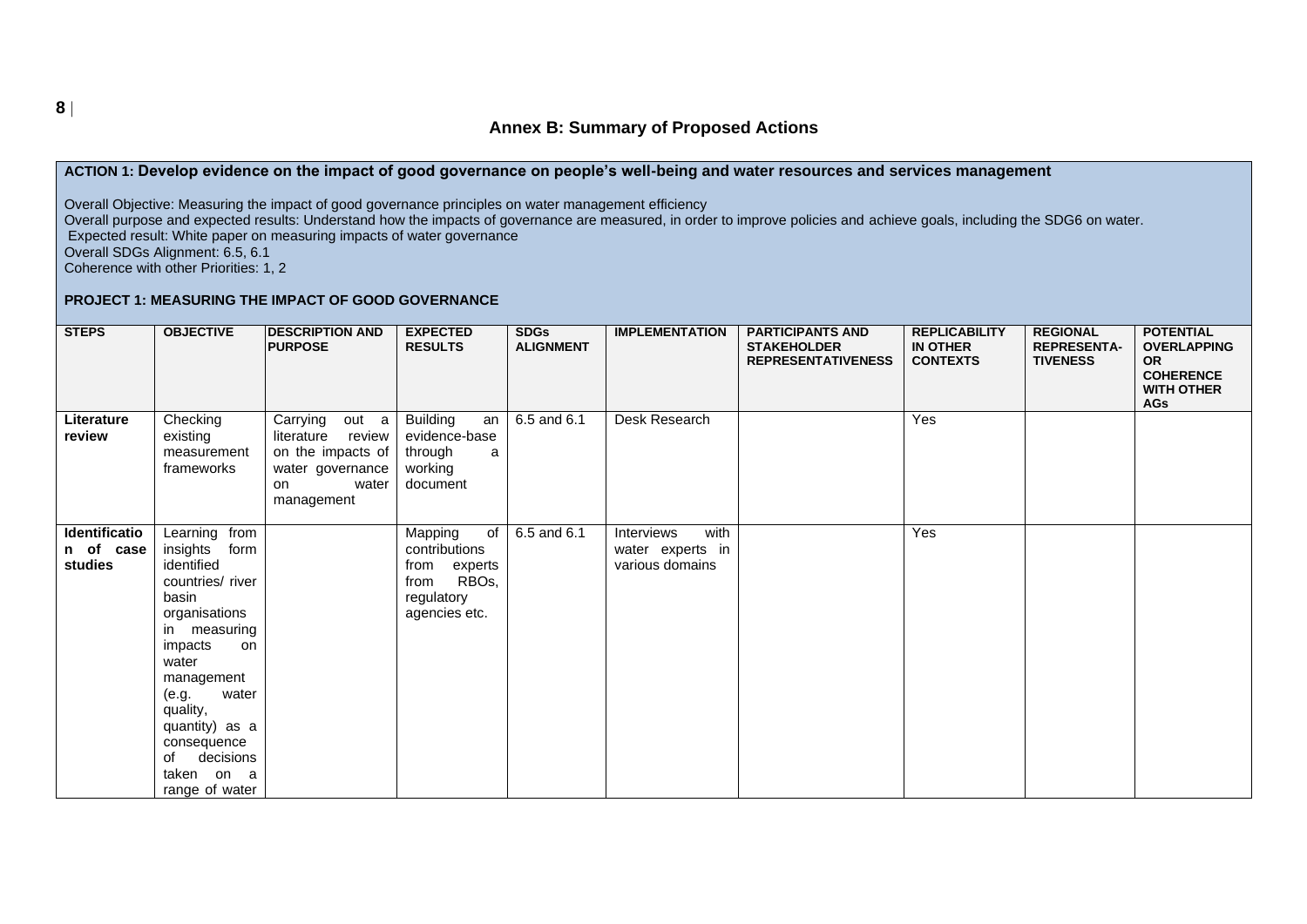

|                               | governance<br>dimensions.                                               |                                                                                                                                                                                                                                                                                                                                                                                                                                                                                   |             |                                                                                                                                                                                     |                                                                                                                                                                                                                            |                                                |  |
|-------------------------------|-------------------------------------------------------------------------|-----------------------------------------------------------------------------------------------------------------------------------------------------------------------------------------------------------------------------------------------------------------------------------------------------------------------------------------------------------------------------------------------------------------------------------------------------------------------------------|-------------|-------------------------------------------------------------------------------------------------------------------------------------------------------------------------------------|----------------------------------------------------------------------------------------------------------------------------------------------------------------------------------------------------------------------------|------------------------------------------------|--|
| <b>Session</b><br>preparation | <b>Disseminate</b><br>the results and<br>the<br>discuss<br>ways forward | Exchange<br>forums<br>on<br>case studies<br>(countries,<br>basin,<br>municipalities:<br>baseline<br>in<br>situation<br>relation to the<br>MDGs / SDGs,<br>gap to be filled,<br>Benefits<br>advantages for<br>countries,<br>basins,<br>municipalities<br>having<br>developed<br>good<br>governance<br>practices<br>(institutions,<br>participatory<br>frameworks,<br>management<br>rules, domestic<br>financing<br>methods,<br>inclusive<br>implementatio<br>n framework,<br>etc.) | 6.5 and 6.1 | Create<br>conversation<br>circles<br>and<br>opportunities<br>for<br>debate with ex<br>Create<br>conversation<br>circles<br>and<br>for<br>opportunities<br>debate<br>with<br>experts | Session at the platform<br>of mayors and other<br>local<br>government<br>officials<br>Session at the summit<br>level of Heads of State<br>and Government<br>Session at the level of<br>technical and financial<br>partners | National level<br>Local level<br><b>Basins</b> |  |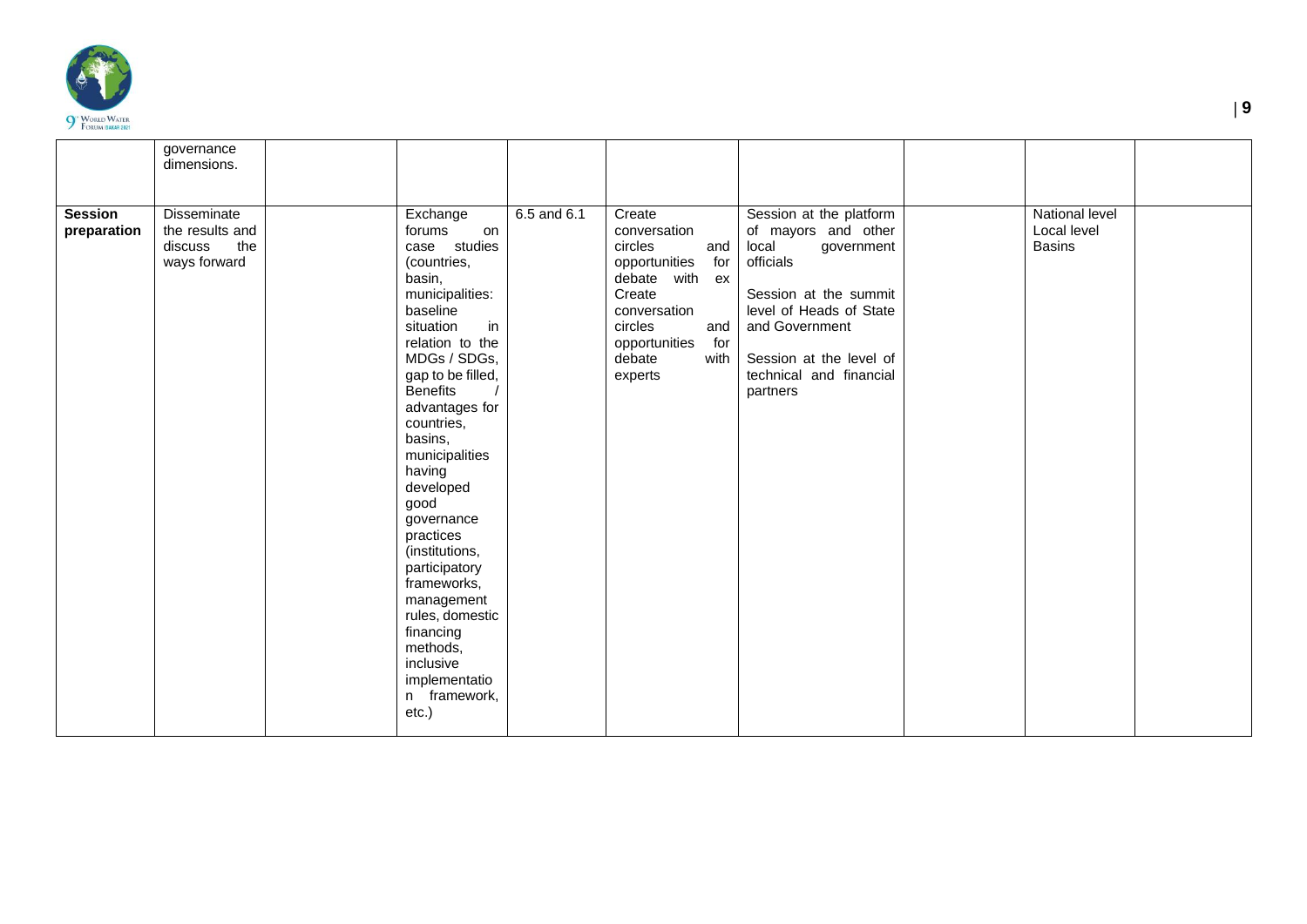| ×<br>۰. |  |
|---------|--|
|---------|--|

| . .            |                       |                                                  |             |     |  |  |  |
|----------------|-----------------------|--------------------------------------------------|-------------|-----|--|--|--|
| <b>Session</b> |                       | Gather mayors   Prepare session at   Engagement, |             | 6.b |  |  |  |
| preparation    |                       | form various   the Forum and $1st$               | common      |     |  |  |  |
| and            | <b>African Cities</b> | networking                                       | declaration |     |  |  |  |
| Roundable      |                       | meeting                                          |             |     |  |  |  |
|                |                       |                                                  |             |     |  |  |  |
|                |                       |                                                  |             |     |  |  |  |
|                |                       |                                                  |             |     |  |  |  |

## **ACTION 2: Involve local decision-making to improve multi-level water governance**

Overall Objectives: Raise the profile of water at local level and links with urban policies

Overall purpose and expected results: Consolidate water governance at local levels, empower those lagging behind and foster sharing of experience and good practices Overall SDGs Alignment: 6.5 and 6.6b

Coherence with other Priorities: 2, 3

### **PROJECT 2: ROUNDTABLE OF MAYORS IN AFRICAN CITIES**

| <b>STEPS</b>                                                   | <b>OBJECTIVE</b>                                                                                                                                                                             | <b>DESCRIPTION AND</b><br><b>PURPOSE</b>                                                                                                               | <b>EXPECTED</b><br><b>RESULTS</b>                                                      | <b>SDGs</b><br><b>ALIGNMENT</b> | <b>IMPLEMENTATION</b>           | <b>PARTICIPANTS</b><br><b>AND</b><br><b>STAKEHOLDERS</b><br><b>REPRESENTATIVENESS</b>                      | <b>REPLICABILITY</b><br><b>OTHER</b><br>IN<br><b>CONTEXTS</b> | <b>REGIONAL</b><br><b>REPRESENTA-</b><br><b>TIVENESS</b> | <b>POTENTIAL</b><br><b>OVERLAPPING</b><br><b>OR</b><br><b>COHERENCE</b><br><b>WITH</b><br><b>OTHER</b><br><b>AGs</b> |
|----------------------------------------------------------------|----------------------------------------------------------------------------------------------------------------------------------------------------------------------------------------------|--------------------------------------------------------------------------------------------------------------------------------------------------------|----------------------------------------------------------------------------------------|---------------------------------|---------------------------------|------------------------------------------------------------------------------------------------------------|---------------------------------------------------------------|----------------------------------------------------------|----------------------------------------------------------------------------------------------------------------------|
| <b>Mobilisation</b><br>local<br>of<br>authorities<br>in Africa | To identify and  <br>mobilise local<br>authorities<br>responsible for<br>the<br>implementatio<br>n of<br>water<br>policies,<br>decided at the<br>local, regional<br>national<br>or<br>scale. | Mapping<br>0f<br>mayors                                                                                                                                | Rallying<br>of<br>for<br>support<br>participation in<br>the<br>Roundtable of<br>Mayors | 6.5 and 6.6b                    | Desk research<br>Network        | Mayors                                                                                                     | <b>Yes</b>                                                    |                                                          |                                                                                                                      |
| Identificatio<br>n of other<br>relevant<br>stakeholder<br>s    | Territorialisatio<br>n of<br>public<br>water<br>and<br>sanitation<br>policies<br>(planning,<br>financing,<br>implementatio                                                                   | Identification<br>0f<br>basin associations<br>basins<br>or<br>management<br>actors,<br>rural<br>communities,<br>regional councils,<br>according to the | Mapping<br>of<br>RBOs,<br>rural<br>communities,<br>regional<br>councils                | 6.5 and 6.6b                    | Desk research<br><b>Network</b> | of<br>Mayors<br>rural<br>municipalities, etc.)<br><b>RBOs</b><br>Water and sanitation<br>service operators | Yes                                                           |                                                          |                                                                                                                      |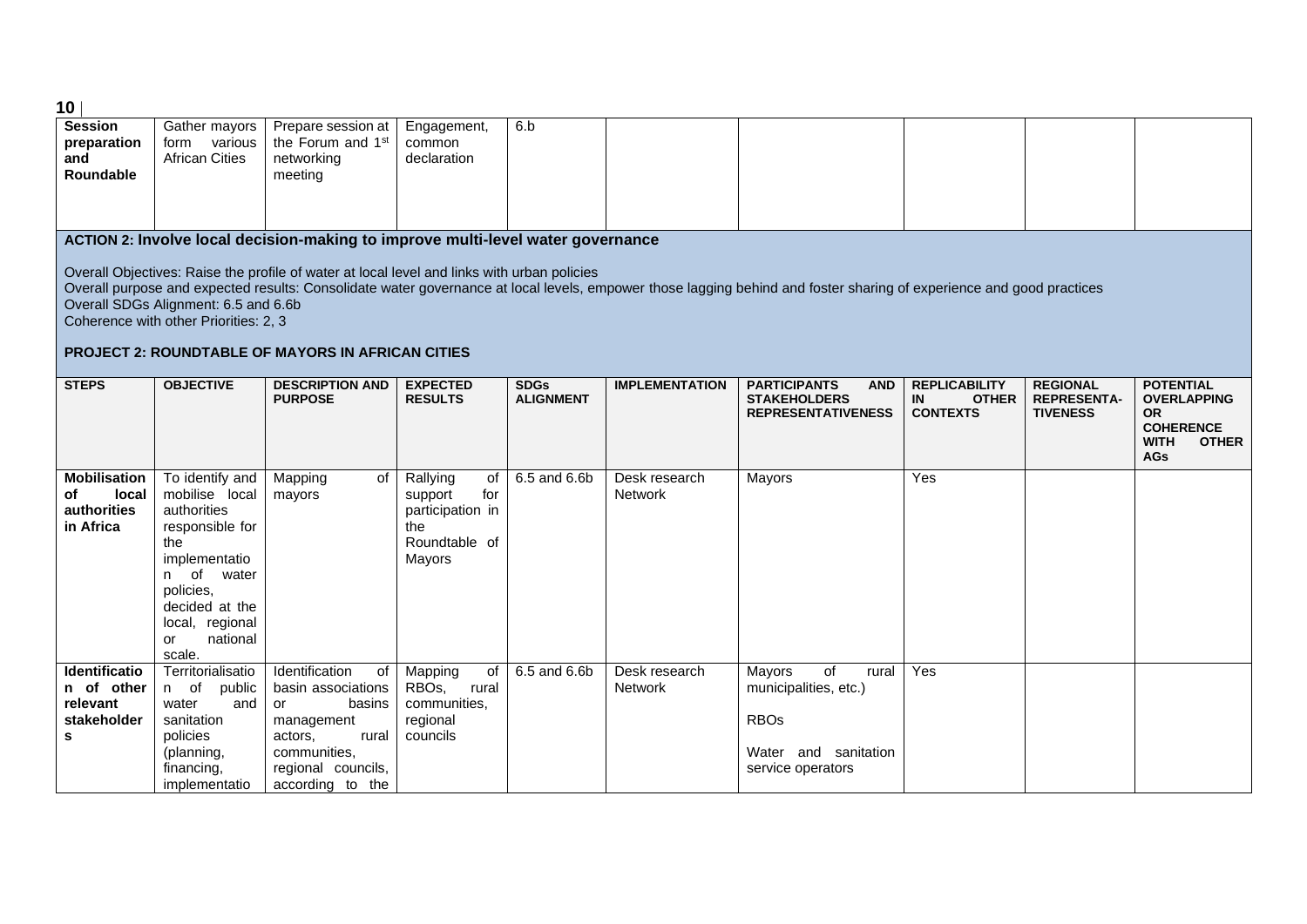

|                                                                  |                                                          |                                                                                                                                                                                                                                                                                                                                                                                                                                                                                                             |                                                             |              |                                                                                                            |                                                           |          | 11  |
|------------------------------------------------------------------|----------------------------------------------------------|-------------------------------------------------------------------------------------------------------------------------------------------------------------------------------------------------------------------------------------------------------------------------------------------------------------------------------------------------------------------------------------------------------------------------------------------------------------------------------------------------------------|-------------------------------------------------------------|--------------|------------------------------------------------------------------------------------------------------------|-----------------------------------------------------------|----------|-----|
| <b>9 WORLD WATER</b>                                             | and<br>n.<br>monitoring-<br>evaluation)                  | of<br>organisation<br>each<br>country<br>activities<br>whose<br>linked<br>to<br>are<br>municipal<br>water<br>management.                                                                                                                                                                                                                                                                                                                                                                                    |                                                             |              |                                                                                                            | Representatives<br>of<br>ministries in charge of<br>water |          |     |
| Identificatio<br>of<br>n<br>thematic<br>for<br>items<br>dialogue | Identification of<br>thematic items<br>for dialogue      | Selection<br>based<br>on based on the<br>results of<br>the<br>OECD report on<br>Water Security in<br>African Cities and<br>focusing<br>for<br>example on issues<br>related<br>to<br>expenditure<br>and<br>financing,<br>regulation,<br>accountability,<br>implementation of<br>water<br>resource<br>plans and policy<br>coherence across<br>policies<br>public<br>[(e.g. plans to<br>mitigate the impact<br>of crises (political,<br>economic),<br>climate change,<br>natural disasters,<br>among others)]. | Thematic<br>working<br>documents                            | 6.5 and 6.6b | Research                                                                                                   |                                                           | Yes      |     |
| <b>Session</b><br>preparation<br>and<br>Roundable                | Gather mayors<br>form various<br><b>African Cities</b>   | Prepare session at<br>the Forum and 1 <sup>st</sup><br>networking<br>meeting                                                                                                                                                                                                                                                                                                                                                                                                                                | Engagement,<br>common<br>declaration                        | 6.b          |                                                                                                            |                                                           |          |     |
| <b>Social</b><br><b>Media</b><br>Campaign                        | Communicate<br>and<br>disseminate<br>the<br>testimonials | of<br>Use<br>social<br>media such as<br>LinkedIn,<br>Instagram, etc.                                                                                                                                                                                                                                                                                                                                                                                                                                        | Reports on the<br>impact of the<br>social media<br>campaign | 6.5 and 6.b  | Use<br>$\overline{of}$<br>social<br>media<br>platforms<br>for<br>the<br>sensitisation,<br>together<br>with | Women<br>Youth<br>Indigenous<br>communities               | possible | 3.F |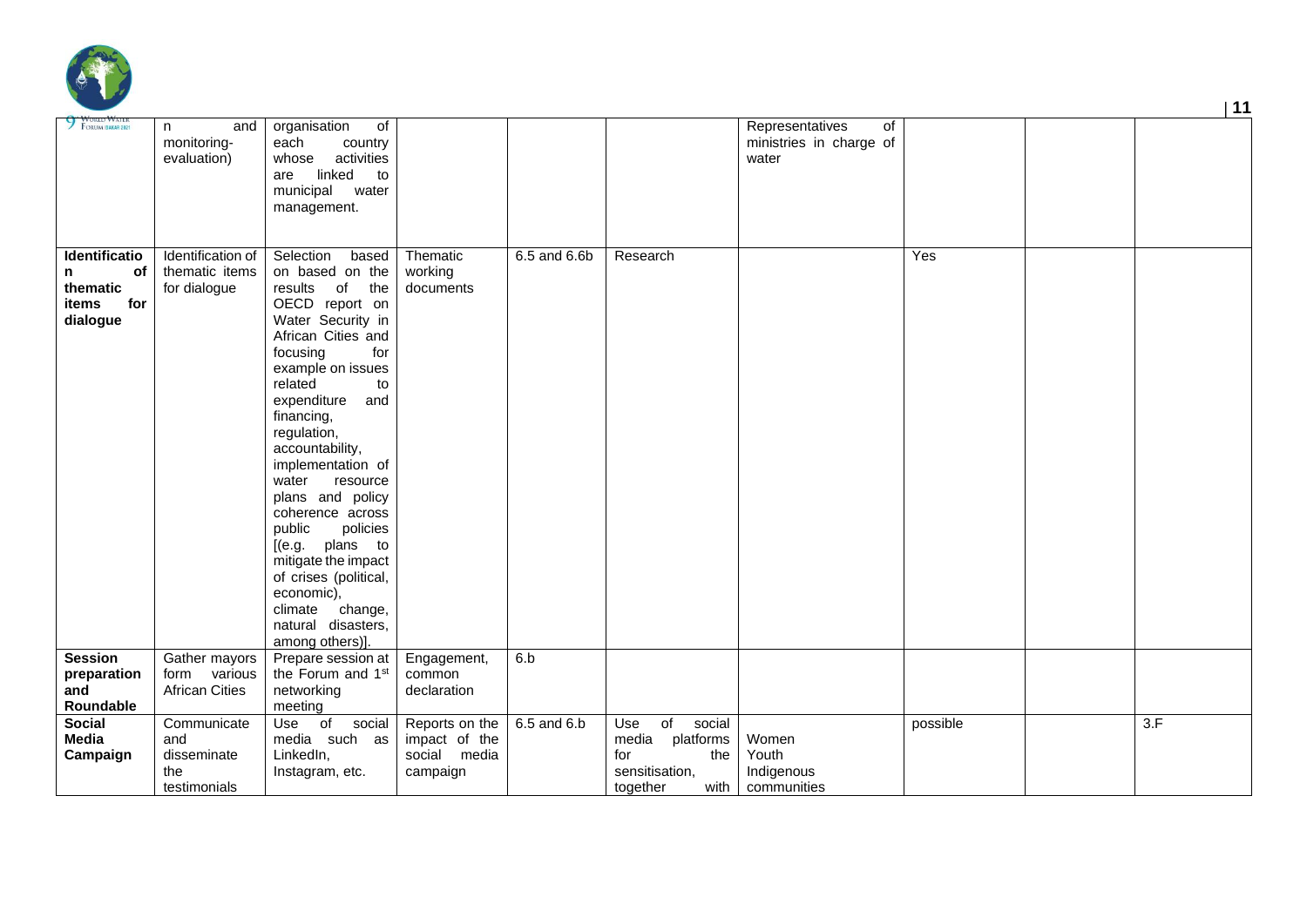| 1 Z |  |                 |                   |             |  |  |
|-----|--|-----------------|-------------------|-------------|--|--|
|     |  | Digital         | youth             | <b>NGOs</b> |  |  |
|     |  | materials,      | parliamentarians. | CSOs        |  |  |
|     |  | documents,      |                   |             |  |  |
|     |  | interviews, and |                   |             |  |  |
|     |  | filming         |                   |             |  |  |
|     |  |                 |                   |             |  |  |

# **ACTION 3: Give the floor to unheard voices through dedicated testimonies**

Overall Objective: Engage with unheard voices in water decision-making processes, such as women, indigenous communities and youth, to explore how to make them contribute to the decisionmaking.

Overall purpose and expected results: Foster inclusivity and participatory decision-making in the water sector

Overall SDGs Alignment: 6.5 and 6.b

Coherence with other Priorities: 3

#### **PROJECT 3: TESTIMONIALS OF VOICES ON WATER**

| <b>STEPS</b>                                          | <b>OBJECTIVE</b>                                                                                                                                                             | <b>DESCRIPTION AND</b><br><b>PURPOSE</b>                                                                                                                   | <b>EXPECTED</b><br><b>RESULTS</b>                            | <b>SDGs</b><br><b>ALIGNMENT</b> | <b>IMPLEMENTATION</b> | <b>PARTICIPANTS</b><br><b>AND</b><br><b>STAKEHOLDERS</b><br><b>REPRESENTATIVENESS</b> | <b>REPLICABILITY</b><br>IN<br><b>OTHER</b><br><b>CONTEXTS</b> | <b>REGIONAL</b><br><b>REPRESENTA-</b><br><b>TIVENESS</b> | <b>POTENTIAL</b><br><b>OVERLAPPING</b><br><b>OR</b><br><b>COHERENCE</b><br><b>WITH</b><br><b>OTHER</b><br><b>AGs</b> |
|-------------------------------------------------------|------------------------------------------------------------------------------------------------------------------------------------------------------------------------------|------------------------------------------------------------------------------------------------------------------------------------------------------------|--------------------------------------------------------------|---------------------------------|-----------------------|---------------------------------------------------------------------------------------|---------------------------------------------------------------|----------------------------------------------------------|----------------------------------------------------------------------------------------------------------------------|
| Involvement<br>of<br><b>Grassroots</b><br><b>NGOs</b> | Involve NGOs<br>the<br>in<br>collection of<br>testimonials<br>of voices on<br>water as they<br>the<br>are<br>closest point<br>contact<br>of<br>with targeted<br>stakeholders | Identify<br>lead<br>organisation<br>to<br>the<br>carry<br>out<br>of<br>collection<br>testimonials                                                          | Lead<br>identification                                       | 6.5 and 6.b                     |                       | <b>NGOs</b><br>CSOs                                                                   | Yes                                                           |                                                          |                                                                                                                      |
| Identification<br>of<br>stakeholders                  | Identify<br>stakeholders<br>who<br>are<br>innovating in<br>water<br>management<br>and<br>not<br>involved<br>in<br>decision-                                                  | Engage<br>stakeholders<br>for<br>testimonial<br>The<br>collection.<br>will<br>testimonials<br>showcase women,<br>indigenous<br>communities<br>and<br>youth | Mapping<br>of<br>stakeholders<br>willing<br>to<br>contribute | 6.5 and 6.b                     |                       | Women<br>Youth<br>Indigenous<br>communities                                           | Yes                                                           |                                                          |                                                                                                                      |

**12**<sup>1</sup>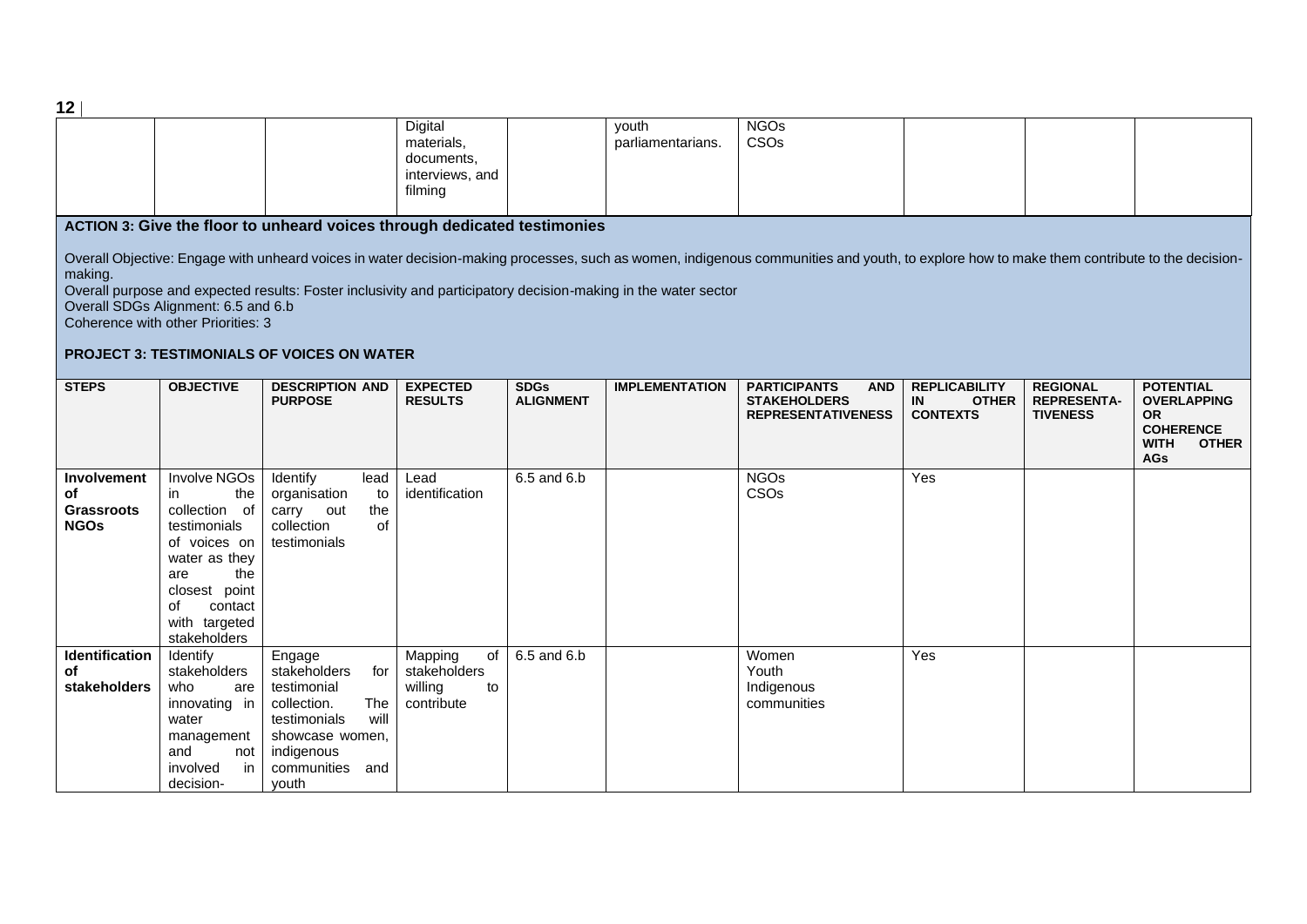

|                                               | making<br>and<br>who<br>are<br>willing<br>to<br>contribute, in<br>particular<br>youth                                | organisations, with<br>a particular focus<br>connecting<br>on<br>school-age youth<br>parliamentarians<br>to decision-making<br>processes. |                                                                                                                                                                  |             |                                                                                                                        |                                                                 |          |                                                                                                                                                                                                                                                                                                                                              |     |
|-----------------------------------------------|----------------------------------------------------------------------------------------------------------------------|-------------------------------------------------------------------------------------------------------------------------------------------|------------------------------------------------------------------------------------------------------------------------------------------------------------------|-------------|------------------------------------------------------------------------------------------------------------------------|-----------------------------------------------------------------|----------|----------------------------------------------------------------------------------------------------------------------------------------------------------------------------------------------------------------------------------------------------------------------------------------------------------------------------------------------|-----|
| <b>Collection of</b><br>testimonials          | Make<br>water<br>governance<br>more<br>inclusive<br>in<br>facts<br>and<br>disseminate<br>local<br>knowledge          | Collect<br>testimonials trough<br>articles, pictures<br>and videos                                                                        | Consolidation<br>of multimedia<br>collection<br>of<br>stories<br>and<br>testimonials<br>(articles,<br>videos,<br>pictures, etc.,)                                | 6.5 and 6.b | <b>Testimonials</b><br>will<br>collected<br>be<br>through<br>various<br>means such as<br>interviews<br>and<br>surveys. | CSO <sub>s</sub><br>Women<br>Youth<br>Indigenous<br>communities | Yes      | Regional level<br>and according<br>the<br>to<br>specificities of<br>the relations of<br>societies with<br>water: culture<br>of water (for<br>example<br>on<br>African<br>the<br>continent:<br>knowledge and<br>knowledge of<br>the Maghreb,<br>Sahelian zone,<br>western<br>coastal zone,<br>central,<br>southern and<br>eastern<br>Africa). |     |
| <b>Preparation</b><br><b>Forum</b><br>session | Showcase<br>what/how<br>those who are<br>often unheard<br>can<br>effectively<br>contribute to<br>water<br>governance | Ensure<br>that<br>everyone in the<br>room has the same<br>right to speak and<br>is considered at<br>the same rank.                        | The<br>Session.<br>session could<br>be considered<br>the<br>as<br>culminating<br>point of a wide<br>process<br>of<br>talks<br>before<br>and during the<br>forum. | 6.5 and 6.b | "Fish<br>bowl<br>meeting" form                                                                                         | Women<br>Youth<br>Indigenous<br>communities                     | Yes      |                                                                                                                                                                                                                                                                                                                                              |     |
| Social Media<br>Campaign                      | Communicate<br>and<br>disseminate                                                                                    | $\overline{of}$<br>Use<br>social<br>media such as<br>LinkedIn,                                                                            | Reports on the<br>impact of the<br>social media                                                                                                                  | 6.5 and 6.b | $\overline{of}$<br>Use<br>social<br>media<br>platforms<br>for<br>the                                                   | Women<br>Youth<br>Indigenous                                    | possible |                                                                                                                                                                                                                                                                                                                                              | 3.F |